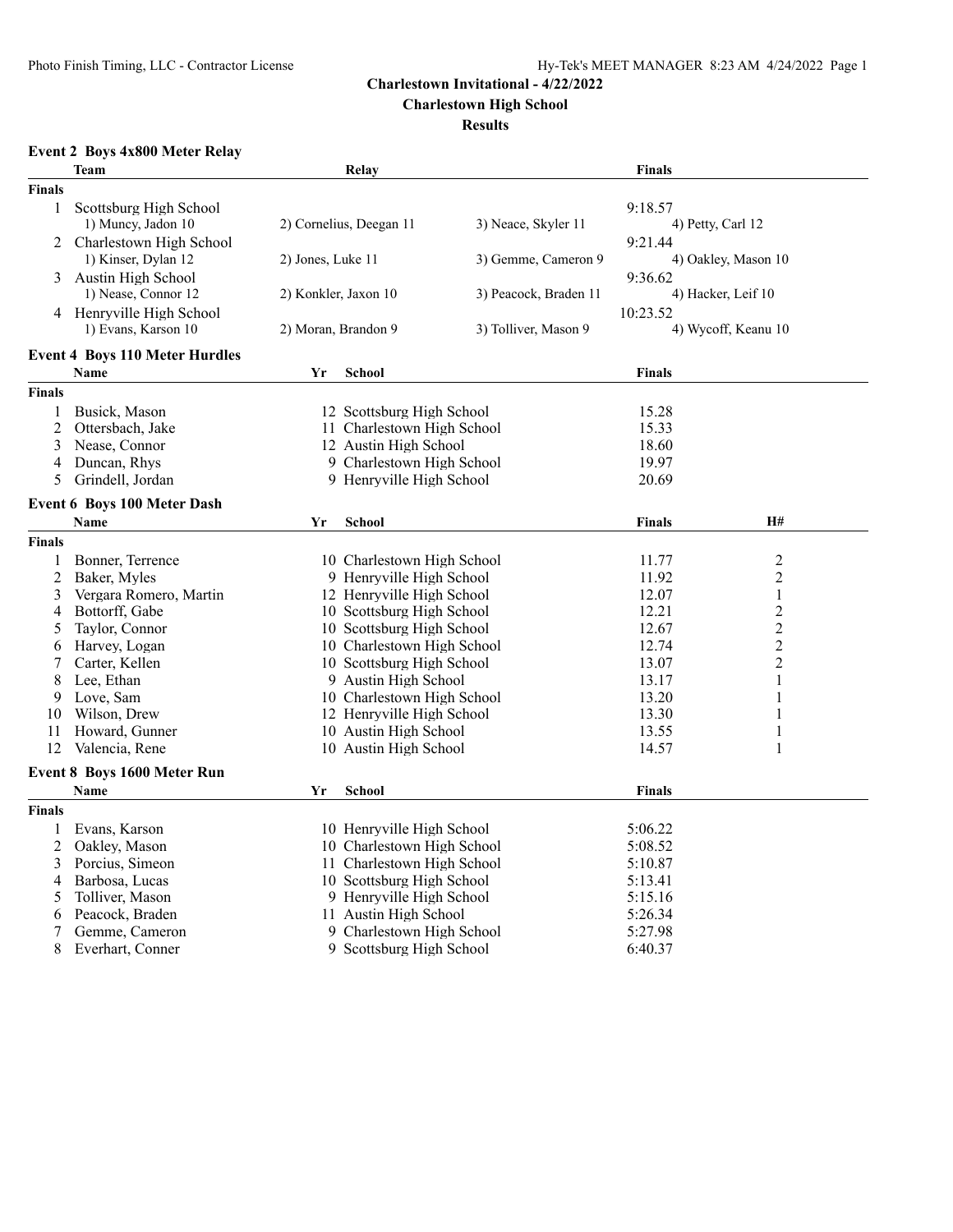**Charlestown High School**

#### **Results**

# **Event 10 Boys 4x100 Meter Relay**

|                | <b>Team</b>                            |                      | Relay                      |                           | <b>Finals</b>         |                      |  |  |
|----------------|----------------------------------------|----------------------|----------------------------|---------------------------|-----------------------|----------------------|--|--|
| <b>Finals</b>  |                                        |                      |                            |                           |                       |                      |  |  |
| $\mathbf{1}$   | Charlestown High School                |                      |                            |                           | 45.87                 |                      |  |  |
|                | 1) Vaughn, Ethan 11                    | 2) Harvey, Logan 10  | 3) Bonner, Terrence 10     |                           | 4) Gemme, Colin 10    |                      |  |  |
|                | 2 Henryville High School               |                      |                            |                           | 47.90                 |                      |  |  |
|                | 1) Dukes, Maven 11                     | 2) Baker, Myles 9    |                            | 3) Wilson, Drew 12        | 4) Grindell, Jordan 9 |                      |  |  |
| 3              | Scottsburg High School                 |                      |                            |                           | 48.14                 |                      |  |  |
|                | 1) Cornelius, Deegan 11                | 2) Bottorff, Gabe 10 |                            | 3) Taylor, Connor 10      |                       | 4) Carter, Kellen 10 |  |  |
|                | 4 Austin High School                   |                      |                            |                           | 55.58                 |                      |  |  |
|                | 1) Nease, Devin 10                     | 2) Lee, Ethan 9      |                            | 3) Espada, Edgar 9        | 4) Howard, Gunner 10  |                      |  |  |
|                | Event 12 Boys 400 Meter Dash           |                      |                            |                           |                       |                      |  |  |
|                | <b>Name</b>                            | Yr                   | <b>School</b>              |                           | <b>Finals</b>         | <b>H#</b>            |  |  |
| <b>Finals</b>  |                                        |                      |                            |                           |                       |                      |  |  |
| 1              | Barnett, Jaxon                         |                      | 10 Scottsburg High School  |                           | 53.99                 | $\overline{2}$       |  |  |
| $\overline{2}$ | Kinser, Dylan                          |                      | 12 Charlestown High School |                           | 55.43                 | $\overline{2}$       |  |  |
| 3              | Mata, Bryson                           |                      | 9 Scottsburg High School   |                           | 57.88                 | $\overline{2}$       |  |  |
| 4              | Wycoff, Keanu                          |                      | 10 Henryville High School  |                           | 58.41                 | $\overline{c}$       |  |  |
| 5              | Spicer, Jack                           |                      |                            | 12 Henryville High School |                       | $\overline{c}$       |  |  |
| 6              | Moran, Brandon                         |                      | 9 Henryville High School   |                           | 59.86                 | $\mathbf{1}$         |  |  |
| 7              | Vaught, Aiden                          |                      | 11 Charlestown High School |                           | 1:00.45               | $\overline{c}$       |  |  |
| 8              | Lee, Ethan                             |                      | 9 Austin High School       |                           | 1:00.57               | 1                    |  |  |
| 9              | Martinez, Christian                    |                      | 9 Charlestown High School  |                           | 1:02.66               | 1                    |  |  |
| 10             | Nease, Devin                           |                      |                            | 10 Austin High School     |                       | $\mathbf{1}$         |  |  |
| 11             | Espada, Edgar                          |                      | 9 Austin High School       |                           | 1:05.28               | $\mathbf{1}$         |  |  |
|                | <b>Event 14 Boys 300 Meter Hurdles</b> |                      |                            |                           |                       |                      |  |  |
|                | <b>Name</b>                            | Yr                   | School                     |                           | <b>Finals</b>         | H#                   |  |  |
| <b>Finals</b>  |                                        |                      |                            |                           |                       |                      |  |  |
| 1              | Busick, Mason                          |                      | 12 Scottsburg High School  |                           | 43.62                 | $\overline{c}$       |  |  |
| $\overline{c}$ | Nease, Connor                          |                      | 12 Austin High School      |                           | 44.47                 | $\overline{2}$       |  |  |
| 3              | Vaughn, Ethan                          |                      | 11 Charlestown High School |                           | 44.59                 | 2                    |  |  |
| 4              | Duncan, Rhys                           |                      | 9 Charlestown High School  |                           | 47.28                 | $\mathbf{1}$         |  |  |
| 5              | Dobbs, Landon                          |                      | 9 Henryville High School   |                           | 48.67                 | $\mathbf{1}$         |  |  |
| 6              | Grindell, Jordan                       |                      | 9 Henryville High School   |                           | 51.49                 | $\mathbf{1}$         |  |  |
|                | Event 16 Boys 800 Meter Run            |                      |                            |                           |                       |                      |  |  |
|                | Name                                   | Yr                   | <b>School</b>              |                           | <b>Finals</b>         |                      |  |  |
| <b>Finals</b>  |                                        |                      |                            |                           |                       |                      |  |  |
| 1              | Hacker, Leif                           |                      | 10 Austin High School      |                           | 2:15.15               |                      |  |  |
| $\overline{c}$ | Wycoff, Keanu                          |                      | 10 Henryville High School  |                           | 2:17.53               |                      |  |  |
| 3              | Neace, Skyler                          |                      | 11 Scottsburg High School  |                           | 2:21.52               |                      |  |  |
| 4              | Petty, Carl                            |                      | 12 Scottsburg High School  |                           | 2:23.49               |                      |  |  |
| 5              | Tolliver, Mason                        |                      | 9 Henryville High School   |                           | 2:26.81               |                      |  |  |
| 6              | Jones, Luke                            |                      | 11 Charlestown High School |                           | 2:27.19               |                      |  |  |
| 7              | Porcius, Daniel                        |                      | 9 Charlestown High School  |                           | 2:33.48               |                      |  |  |
| 8              | Moran, Brandon                         |                      | 9 Henryville High School   |                           | 2:34.77               |                      |  |  |
| 9              | Mohsin, Mohammed                       |                      | 9 Charlestown High School  |                           | 2:53.76               |                      |  |  |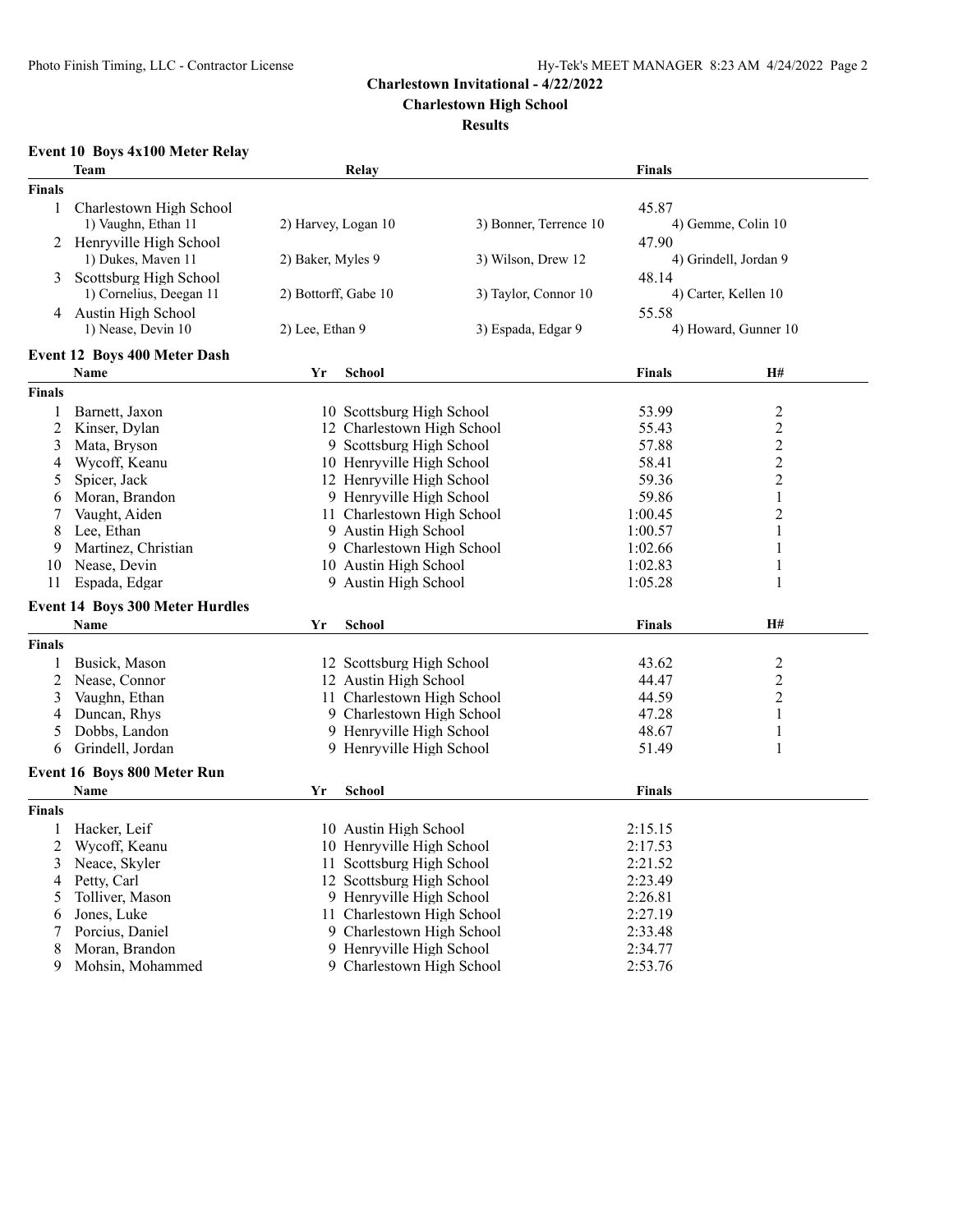**Charlestown High School**

#### **Results**

# **Event 18 Boys 200 Meter Dash**

|               | Name                            | Yr                 | <b>School</b>              |                           | <b>Finals</b>  | H#                      |
|---------------|---------------------------------|--------------------|----------------------------|---------------------------|----------------|-------------------------|
| <b>Finals</b> |                                 |                    |                            |                           |                |                         |
| 1             | Baker, Myles                    |                    | 9 Henryville High School   |                           | 23.58          | $\overline{\mathbf{c}}$ |
| 2             | Gemme, Colin                    |                    | 10 Charlestown High School |                           | 24.43          | $\overline{c}$          |
| 3             | Vaughn, Ethan                   |                    | 11 Charlestown High School |                           | 24.91          | $\overline{c}$          |
| 4             | Taylor, Connor                  |                    |                            | 10 Scottsburg High School |                | 1                       |
| 5             | Vaught, Aiden                   |                    | 11 Charlestown High School |                           | 25.41<br>25.48 | 1                       |
| 6             | Bottorff, Gabe                  |                    | 10 Scottsburg High School  |                           | 25.89          | $\overline{2}$          |
| 7             | Lee, Ethan                      |                    | 9 Austin High School       |                           | 26.83          | 1                       |
| 8             | Wilson, Drew                    |                    | 12 Henryville High School  |                           | 27.58          | $\mathbf{1}$            |
| 9             | Howard, Gunner                  |                    | 10 Austin High School      |                           | 28.14          | 1                       |
| 10            | Valencia, Rene                  |                    | 10 Austin High School      |                           | 29.95          | 1                       |
|               |                                 |                    |                            |                           |                |                         |
|               | Event 20 Boys 3200 Meter Run    |                    |                            |                           |                |                         |
|               | Name                            | Yr                 | <b>School</b>              |                           | <b>Finals</b>  |                         |
| <b>Finals</b> |                                 |                    |                            |                           |                |                         |
|               | Evans, Karson                   |                    | 10 Henryville High School  |                           | 11:40.27       |                         |
| 2             | Peacock, Braden                 |                    | 11 Austin High School      |                           | 12:00.10       |                         |
| 3             | Muncy, Jadon                    |                    | 10 Scottsburg High School  |                           | 12:13.47       |                         |
| 4             | Robison, Ethan                  |                    | 9 Scottsburg High School   |                           | 13:19.47       |                         |
| 5             | Mohsin, Mohammed                |                    | 9 Charlestown High School  |                           | 14:46.59       |                         |
|               |                                 |                    |                            |                           |                |                         |
|               | Event 22 Boys 4x400 Meter Relay |                    |                            |                           |                |                         |
|               | <b>Team</b>                     |                    | Relay                      |                           | <b>Finals</b>  |                         |
| <b>Finals</b> |                                 |                    |                            |                           |                |                         |
| 1             | Scottsburg High School          |                    |                            |                           | 3:39.65        |                         |
|               | 1) Cornelius, Deegan 11         | 2) Petty, Carl 12  | 3) Busick, Mason 12        |                           |                | 4) Barnett, Jaxon 10    |
| 2             | Henryville High School          |                    |                            |                           | 3:53.45        |                         |
|               | 1) Wycoff, Keanu 10             | 2) Dobbs, Landon 9 |                            | 3) Dukes, Maven 11        |                | 4) Spicer, Jack 12      |
| 3             | Charlestown High School         |                    |                            |                           | 3:57.99        |                         |
|               | 1) Kinser, Dylan 12             | 2) Gemme, Colin 10 |                            | 3) Vaughn, Ethan 11       |                | 4) Vaught, Aiden 11     |
| 4             | Austin High School              |                    |                            |                           | 4:02.91        |                         |
|               | 1) Nease, Connor 12             |                    | 2) Konkler, Jaxon 10       | 3) Hacker, Leif 10        |                | 4) Espada, Edgar 9      |
|               | <b>Event 24 Boys High Jump</b>  |                    |                            |                           |                |                         |
|               | Name                            |                    |                            |                           |                |                         |
|               |                                 | Yr                 | <b>School</b>              |                           | <b>Finals</b>  |                         |
| <b>Finals</b> |                                 |                    |                            |                           |                |                         |
|               | Ottersbach, Jake                |                    | 11 Charlestown High School |                           | $6 - 02.00$    |                         |
| 2             | Dukes, Maven                    |                    | 11 Henryville High School  |                           | J5-08.00       |                         |
| 3             | Cornelius, Deegan               |                    | 11 Scottsburg High School  |                           | J5-08.00       |                         |
| $---$         | Nease, Devin                    |                    | 10 Austin High School      |                           | NH             |                         |
|               | Robison, Ethan                  |                    | 9 Scottsburg High School   |                           | <b>NH</b>      |                         |
|               | Dobbs, Landon                   |                    | 9 Henryville High School   |                           | NH             |                         |
|               | Mata, Bryson                    |                    | 9 Scottsburg High School   |                           | $\rm NH$       |                         |
|               | <b>Event 28 Boys Long Jump</b>  |                    |                            |                           |                |                         |
|               | Name                            | Yr                 | School                     |                           | <b>Finals</b>  | H#                      |
| <b>Finals</b> |                                 |                    |                            |                           |                |                         |
|               |                                 |                    |                            |                           |                |                         |
| 1             | Ottersbach, Jake                |                    | 11 Charlestown High School |                           | 21-09.25       | 1                       |
| 2             | Dukes, Maven                    |                    | 11 Henryville High School  |                           | 19-04.00       | 1                       |
| 3             | Duncan, Rhys                    |                    | 9 Charlestown High School  |                           | 17-04.00       | 1                       |